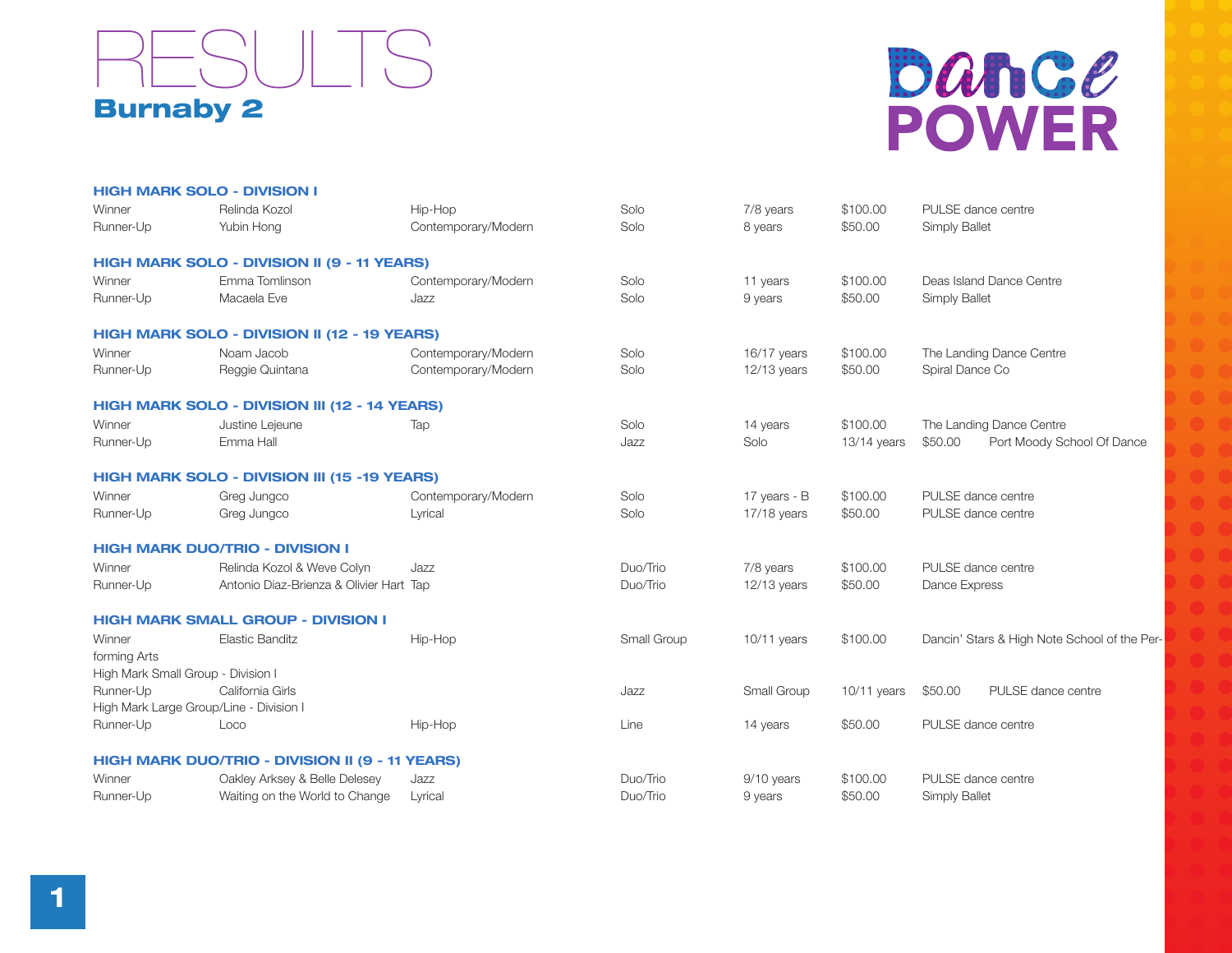



|               | HIGH MARK DUO/TRIO - DIVISION II (12 - 19 YEARS)            |                            |             |               |          |                               |
|---------------|-------------------------------------------------------------|----------------------------|-------------|---------------|----------|-------------------------------|
| Winner        | Cassidy Toomey &                                            |                            |             |               |          |                               |
|               | Samantha Walsh                                              | Novelty                    | Duo/Trio    | 17 years      | \$100.00 | Port Moody School Of Dance    |
| Runner-Up Tie | Sofia Borgford & Lara Borgford                              | Tap                        | Duo/Trio    | 15/16 years   | \$50.00  | <b>Boswell Dance Academy</b>  |
| Runner-Up Tie | Alanna Nagy & Logan Neidig                                  | Hip-Hop                    | Duo/Trio    | 15/16 years   | \$50.00  | Dancin' Stars & High Note     |
|               |                                                             |                            |             |               |          | School of the Performing Arts |
|               | HIGH MARK SMALL GROUP - DIVISION II (9 - 11 YEARS)          |                            |             |               |          |                               |
| Winner        | Ramalama                                                    | Jazz                       | Small Group | $10/11$ years | \$150.00 | Aspire Fine Arts School       |
| Runner-Up     | Stayin' In Black                                            | Tap                        | Small Group | 9 years       | \$75.00  | <b>Boswell Dance Academy</b>  |
|               | HIGH MARK SMALL GROUP - DIVISION II (12 - 19 YEARS)         |                            |             |               |          |                               |
| Winner        | <b>Sick Sense</b>                                           | Hip-Hop                    | Small Group | 17 years      | \$150.00 | Dancin' Stars & High Note     |
|               |                                                             |                            |             |               |          | School of the Performing Arts |
| Runner-Up     | <b>Fistful of Silence</b>                                   | Acro                       | Small Group | 14 years      | \$75.00  | Seymour Dance                 |
|               |                                                             |                            |             |               |          |                               |
|               | HIGH MARK LARGE GROUP/LINE - DIVISION II (9 - 11 YEARS)     |                            |             |               |          |                               |
| Winner        | A Little Wicked                                             | Acro                       | Line        | 11 years      | \$200.00 | PULSE dance centre            |
| Runner-Up     | Juicy Wiggle                                                | Jazz                       | Large Group | 9/10 years    | \$75.00  | PULSE dance centre            |
|               | HIGH MARK LARGE GROUP/LINE - DIVISION II (12 - 19 YEARS)    |                            |             |               |          |                               |
| Winner        | The Light That Never Fails                                  | Lyrical                    | Large Group | 13/14 years   | \$200.00 | PULSE dance centre            |
| Runner-Up     | Sound of Music                                              | Song & Dance               | Line        | 12/13 years   | \$75.00  | Vanleena Dance Academy        |
|               | HIGH MARK DUO/TRIO - DIVISION III (12 - 14 YEARS)           |                            |             |               |          |                               |
| Winner        | Brianna Lannard Ghini &                                     |                            |             |               |          |                               |
|               | Hayden Rivas                                                | Contemporary/Modern Adagio | Duo/Trio    | 14 years      | \$100.00 | PULSE dance centre            |
| Runner-Up     | Don't Worry About Me                                        | Lyrical                    | Duo/Trio    | 12/13 years   | \$50.00  | PULSE dance centre            |
|               | <b>HIGH MARK DUO/TRIO - DIVISION III (15 -19 YEARS)</b>     |                            |             |               |          |                               |
| Winner        | District 9                                                  | Contemporary/Modern Adagio | Duo/Trio    | 18 years      | \$100.00 | PULSE dance centre            |
| Runner-Up     | Alexa McKinnon &                                            |                            |             |               |          |                               |
|               | Payton Melanson                                             | Contemporary/Modern        | Duo/Trio    | 17/18 years   | \$50.00  | <b>Poirier Productions</b>    |
|               |                                                             |                            |             |               |          |                               |
|               | <b>HIGH MARK SMALL GROUP - DIVISION III (12 - 14 YEARS)</b> |                            |             |               |          |                               |
| Winner        | The Rose                                                    | Lyrical                    | Small Group | 12 years      | \$200.00 | PULSE dance centre            |
| Runner-Up     | <b>Stucky Sound</b>                                         | Contemporary/Modern        | Small Group | 13/14 years   | \$100.00 | <b>Poirier Productions</b>    |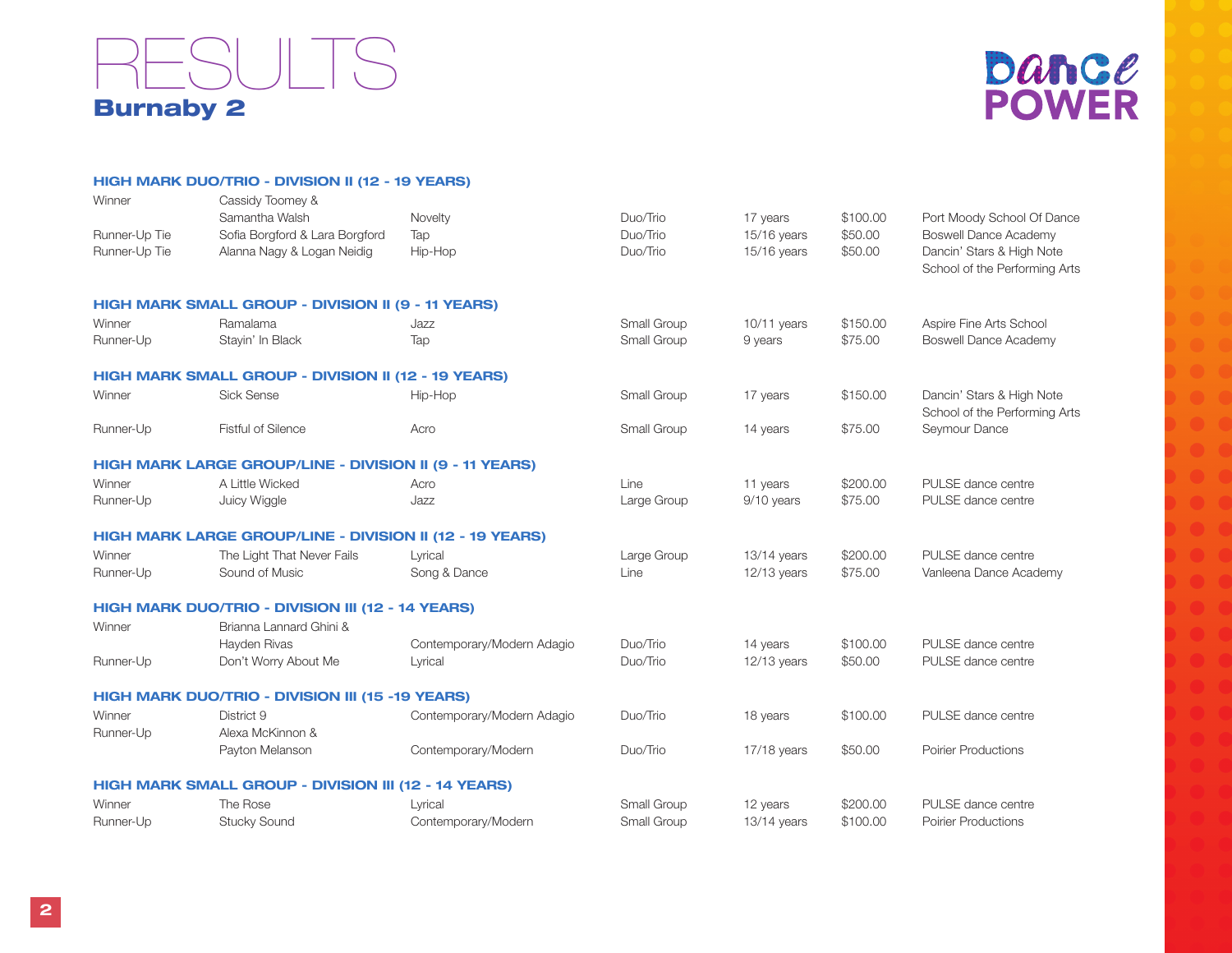## Burnaby 2 **ESULTS**



|                              | HIGH MARK SMALL GROUP - DIVISION III (15 -19 YEARS)             |                                                            |             |               |             |                                |
|------------------------------|-----------------------------------------------------------------|------------------------------------------------------------|-------------|---------------|-------------|--------------------------------|
| Winner                       | Judging Book                                                    | Lyrical                                                    | Small Group | 16/17 years   | \$200.00    | <b>Poirier Productions</b>     |
| Runner-Up Tie                | Tuesday's Letter                                                | Contemporary/Modern                                        | Small Group | 16/17 years   | \$50.00     | <b>Poirier Productions</b>     |
| Runner-Up Tie                | Simple Man                                                      | Lyrical                                                    | Small Group | 16/17 years   | \$50.00     | PULSE dance centre             |
|                              |                                                                 | HIGH MARK LARGE GROUP/LINE - DIVISION III (12 - 14 YEARS)  |             |               |             |                                |
| Winner                       | Children of the Forest                                          | Contemporary/Modern                                        | Large Group | 12 years      | \$250.00    | PULSE dance centre             |
| Runner-Up                    | Praying                                                         | Lyrical                                                    | Large Group | 14 years      | \$100.00    | Panorama School Of Dance       |
|                              | <b>HIGH MARK LARGE GROUP/LINE - DIVISION III (15 -19 YEARS)</b> |                                                            |             |               |             |                                |
| Winner                       | Hamilton                                                        | Song & Dance                                               | Large Group | 15/16 years   | \$250.00    | Richmond Academy Of Dance      |
| Runner-Up                    | <b>Bitter Land</b>                                              |                                                            | Lyrical     | Large Group   | 15/16 years | PULSE dance centre<br>\$100.00 |
|                              | <b>HIGH MARK TRIPLE THREAT POWER SOLO (15 - 19 YEARS)</b>       |                                                            |             |               |             |                                |
| Winner                       | Payton Melanson                                                 | <b>Triple Threat Power</b>                                 | Solo        | 15 - 19 years | \$100.00    | <b>Poirier Productions</b>     |
|                              |                                                                 | <b>HIGH MARK STUDENT CHOREOGRAPHY SOLO (15 - 19 YEARS)</b> |             |               |             |                                |
| Winner                       | Angel Xing                                                      | Student Choreography                                       | Solo        | 15 - 19 years | \$100.00    | Richmond Academy Of Dance      |
| <b>JUDGE'S CHOICE TAP</b>    |                                                                 |                                                            |             |               |             |                                |
|                              | Out Of The Box                                                  | Tap                                                        | Large Group | 15/16 years   | \$100.00    | <b>Boswell Dance Academy</b>   |
| <b>JUDGE'S CHOICE JAZZ</b>   |                                                                 |                                                            |             |               |             |                                |
|                              | Judging Book                                                    | Lyrical                                                    | Small Group | 16/17 years   | \$100.00    | <b>Poirier Productions</b>     |
| <b>JUDGE'S CHOICE BALLET</b> |                                                                 |                                                            |             |               |             |                                |
|                              | Children of the Forest                                          | Contemporary/Modern                                        | Large Group | 12 years      | \$100.00    | PULSE dance centre             |
|                              | <b>OVERALL JUDGE'S CHOICE</b>                                   |                                                            |             |               |             |                                |
|                              | Kung Fu Fighting                                                | Jazz                                                       | Large Group | 7/8 years     | \$300.00    | PULSE dance centre             |
|                              | <b>POWER CHAMPIONSHIPS - DIVISION I GROUP</b>                   |                                                            |             |               |             |                                |
| Winner                       | Kung Fu Fighting                                                |                                                            |             |               | \$200.00    | PULSE dance centre             |
| Runner-Up                    | Loco                                                            |                                                            |             |               | \$100.00    | PULSE dance centre             |
|                              | <b>POWER CHAMPIONSHIPS - DIVISION II GROUP (9 - 11 YEARS)</b>   |                                                            |             |               |             |                                |
| Winner                       | Juicy Wiggle                                                    |                                                            |             |               | \$250.00    | PULSE dance centre             |
| Runner-Up                    | A Little Wicked                                                 |                                                            |             |               | \$100.00    | PULSE dance centre             |